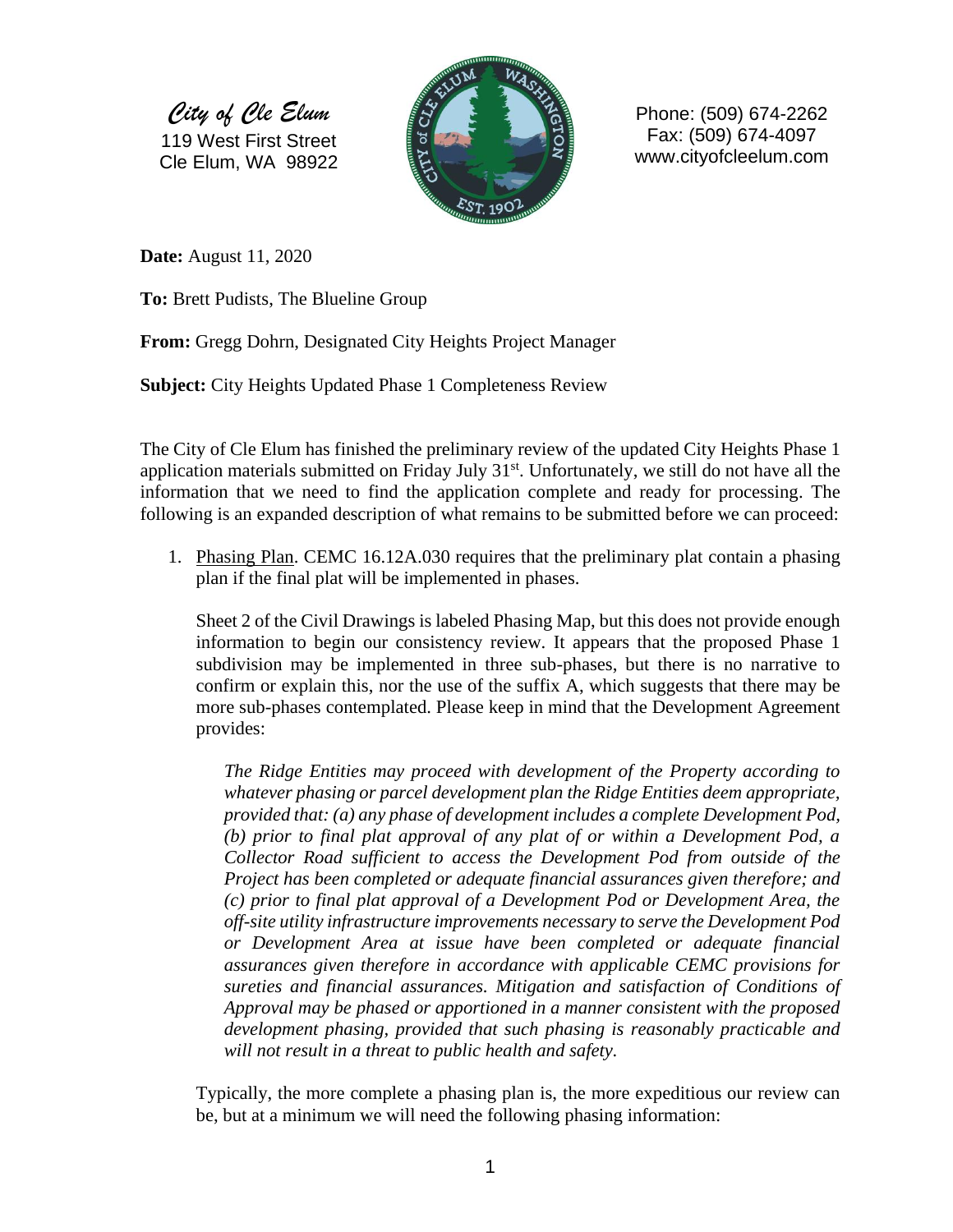- a. Identification on a drawing(s) with corresponding narrative that describes how the proposed Phase 1 subdivision is designed to be implemented, including any planned sub-phases.
- b. Confirmation that the proposed Phase 1 Subdivision completes the development of Pods B7 and C as identified on the approved Master Site Plan.
- c. Identification on a drawing(s) with corresponding narrative that describes the onsite and off-site road improvements to be constructed as a part of Phase 1, and how these road improvements will be implemented in each of the proposed sub-phases. This should also include a discussion of the scope and proposed timing for modifications to existing roadways, such as the proposed abandonment of a segment of the existing Summit View Drive.
- d. Identification on a drawing(s) with corresponding narrative that describes the onsite and off-site trail improvements to be constructed as a part of Phase 1 and how these improvements will be implemented in each of the proposed sub-phases. This should also include a discussion of the scope and timing of the proposed relocations or abandonments of existing formal, and informal trails.
- e. Identification on a drawing(s) with corresponding narrative that describes the onsite and off-site infrastructure improvements to be constructed as a part of Phase 1 and how these improvements might be implemented in proposed sub-phases.
- f. Identification on a drawing(s) with corresponding narrative that describes the onsite and off-site mitigating measures to be constructed as a part of Phase 1 and how these improvements will be implemented in each of the proposed sub-phases; and
- g. Please identify all improvements that are not projected to be constructed in its entirety during Phase 1, such as a road or a trail that will be extended in subsequent phases. Please identify the anticipated location of these future improvements. In addition, please identify the proposed measures to ensure that these partial improvements function properly and can reasonably be maintained in their unfinished state. Also identify the design features or management actions proposed to ensure that the use of the partially completed improvement does not present a threat to the public health or safety. Since there is no time schedule required for future phases of development, all partial improvements should be designed to function independently of other phases of development indefinitely. The proposed timing of any dedications to the City should be addressed as well.
- 2. Buffers. Please identify on the drawings the location and dimensions of the required 20 to 80-foot wide buffer along the southern boundary of the site and the proposed measures to keep it in its natural state.

In addition, during this additional completeness review, we have identified several more items that will need to be addressed during the ensuing consistency review. These items are not required for a complete application, but as before, we wanted to give you a head start on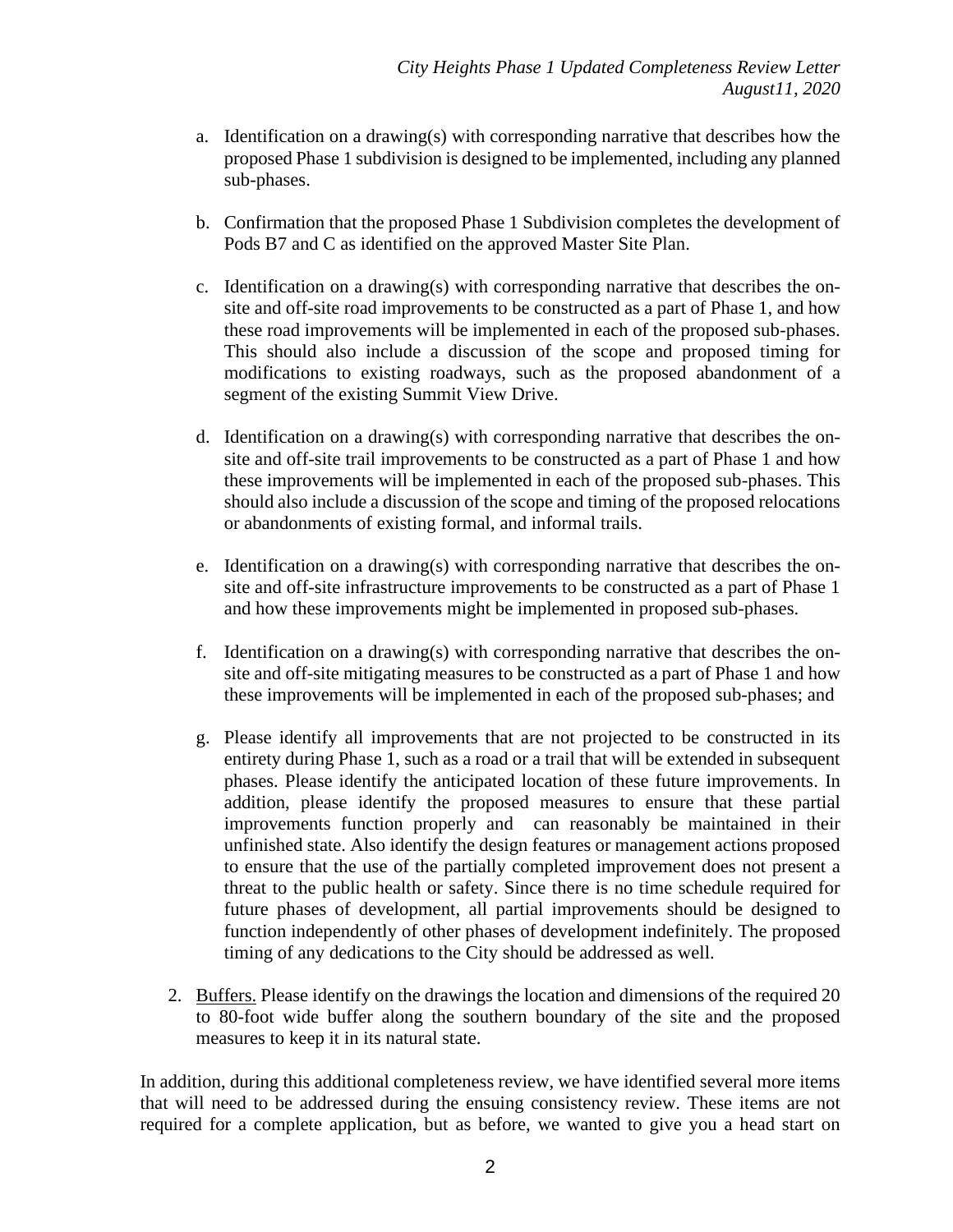collecting the necessary information and to emphasize that the thoroughness of these submittals can significantly reduce the time and cost necessary to review your application for consistency with the various standards and requirements.

- 1. Lots/Dwelling Units. It appears that 68 lots are being created, but it is not clear how many dwelling units are being proposed, as we see at least one reference to duplexes. While you have flexibility in this regard, a clear understanding of the number of dwelling units planned for Phase 1 will greatly facilitate our review of the proposed infrastructure improvements.
- 2. Tracts. Please confirm the number and location of the proposed public and private tracts. We note that several proposed private tracts contain critical areas and you can anticipate a request to for additional information regarding proposed measures to ensure that these areas remain protected.
- 3. Water and Sewer Service. We will need the projected water consumption (per pressure zone) and sewer loading by user class for the proposed Phase 1 development as well as at full build-out. Consistent with Item 1 above, the user categories and density are required to calculate demands and system loadings. Typically, we receive a phasing table that includes the proposed units and densities, and corresponding water demands and sewer loadings, by pressure zone. Any auxiliary water demands, such as irrigation, should also be provided, as applicable.
- 4. Critical Areas. The updated information that was provided is minimal at best, and as a result, you can anticipate requests for additional information and/or that conditions of approval will include a requirement to prepare project specific Mitigation Plans before road or trail work may be authorized.
- 5. Easements. On the drawings it is difficult to ascertain which of the existing easements will remain as is, be modified, or vacated. Please provide a list of existing easements, along with the date, the recording number (or a copy of the easement), the Grantor/Grantee(s), a brief description, and the proposed status (i.e. to be vacated, left in place, etc.). A summary listing of proposed new easements should also be provided.
- 6. Streets and Alleys. Once the application is complete, we will want to schedule a conference call to discuss several road related matters. In preparation for that discussion, please review the following:
	- a. The Summit View/Reed Street/W  $6<sup>th</sup>$  Street intersection design and opportunities to create a traditional intersection with 90-degree angles. (Note: Reed Street does not currently lie within the right-of-way between W  $6<sup>th</sup>$  and W  $5<sup>th</sup>$  streets.)
	- b. Your plans for off-site improvements in the vicinity of the Stafford Street/  $W$  5<sup>th</sup> Street intersection.
	- c. The Road D geometrics, as they do not appear to meet minimum standards.